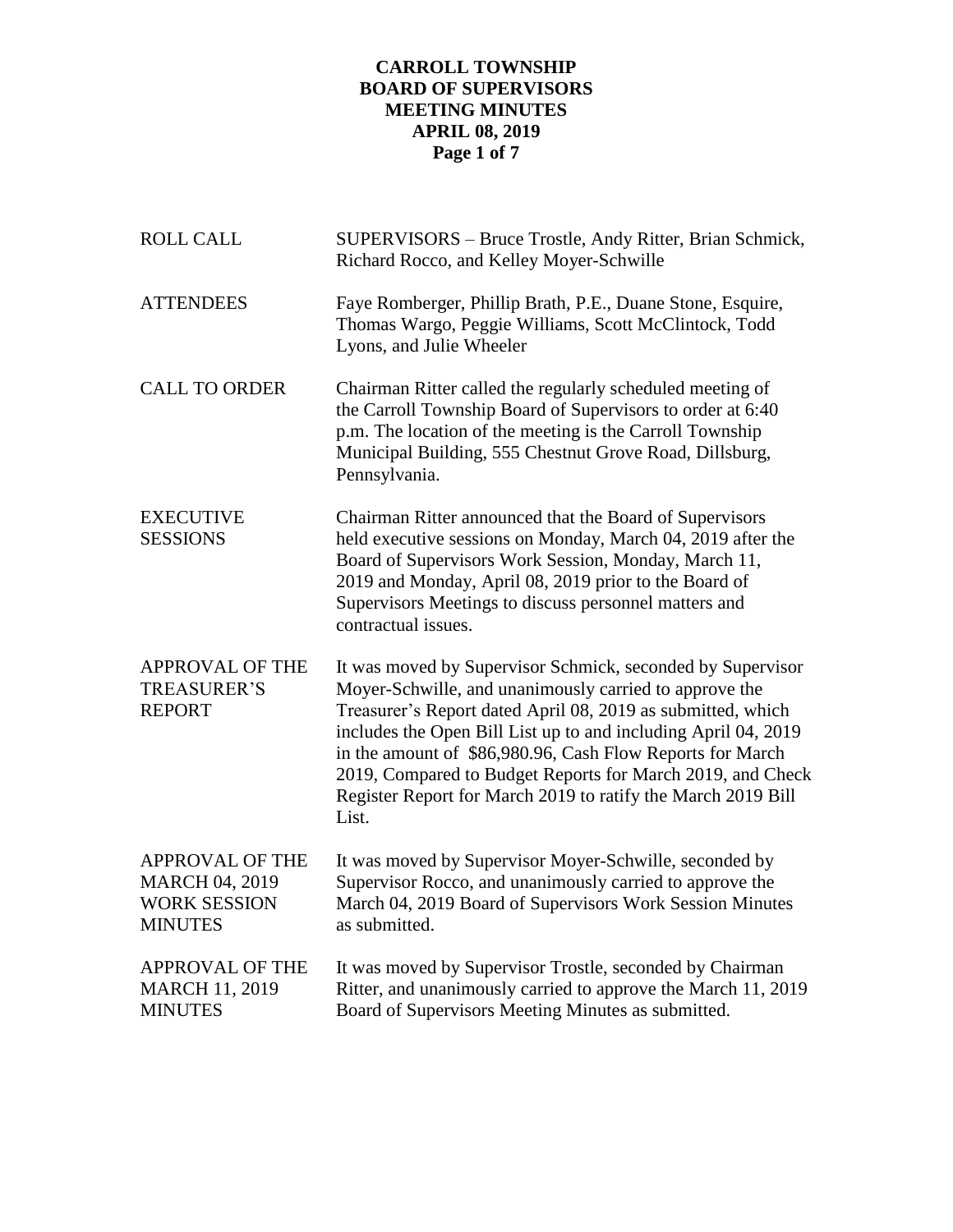# **CARROLL TOWNSHIP BOARD OF SUPERVISORS MEETING MINUTES APRIL 08, 2019 Page 2 of 7**

| <b>FIRE REPORTS</b>                                                                                                                             | Chief Scott McClintock presented the Northern York County<br>Fire Rescue Report for March 2019.                                                                                                                                                                                                                                                                                                                                   |  |  |
|-------------------------------------------------------------------------------------------------------------------------------------------------|-----------------------------------------------------------------------------------------------------------------------------------------------------------------------------------------------------------------------------------------------------------------------------------------------------------------------------------------------------------------------------------------------------------------------------------|--|--|
|                                                                                                                                                 | Chief McClintock stated that the Fire Company is doing a lot<br>of training right now. The Fire Call Boxes are in effect now.                                                                                                                                                                                                                                                                                                     |  |  |
| PUBLIC COMMENT                                                                                                                                  | Chairman Ritter asked for public comment. There were no<br>public comments.                                                                                                                                                                                                                                                                                                                                                       |  |  |
| <b>FINAL PLANS FOR</b><br>PLAN BOOK 2427<br>PAGE 2691 LOT 1<br>(IRONWOOD TRACT)<br><b>HERSHEY</b><br><b>COMMAND CENTER</b><br><b>ASSOCIATES</b> | It was moved by Supervisor Trostle, seconded by Supervisor<br>Moyer-Schwille, and unanimously carried to accept the time<br>extension for the review of the Final Subdivision Plan of Plan<br>Book 2427, Page 2691, Lot No. 1 (Ironwood Tract) for<br>Hershey Command Center Associates, LLC until July 31,<br>2019.                                                                                                              |  |  |
| <b>REJECT BID FOR</b><br><b>CHESTNUT</b><br><b>HOLLOW</b><br><b>DETENTION POND</b><br><b>REPAIRS</b>                                            | It was moved by Supervisor Trostle, seconded by Supervisor<br>Moyer-Schwille, and unanimously carried to reject the bid<br>from MacMor Construction in the amount of \$91,000.00 to do<br>the repairs on the Chestnut Hollow detention pond and<br>authorized the Township Engineer to change the scope of work<br>and re-advertise for new proposals.                                                                            |  |  |
| <b>SOLICITOR</b><br><b>COMMENTS</b>                                                                                                             | Solicitor Stone stated that the meeting with PSL has been<br>scheduled, Windy Height Phase III is starting to move forward,<br>the new Non Uniform Employee Manual is ready to finalize as<br>soon as the Board gives him the final okay, and the Police<br>Contract we are waiting for the other side to submit the<br>contract. Solicitor Stone asked the Board if they wanted him to<br>contact our Attorney to get an update. |  |  |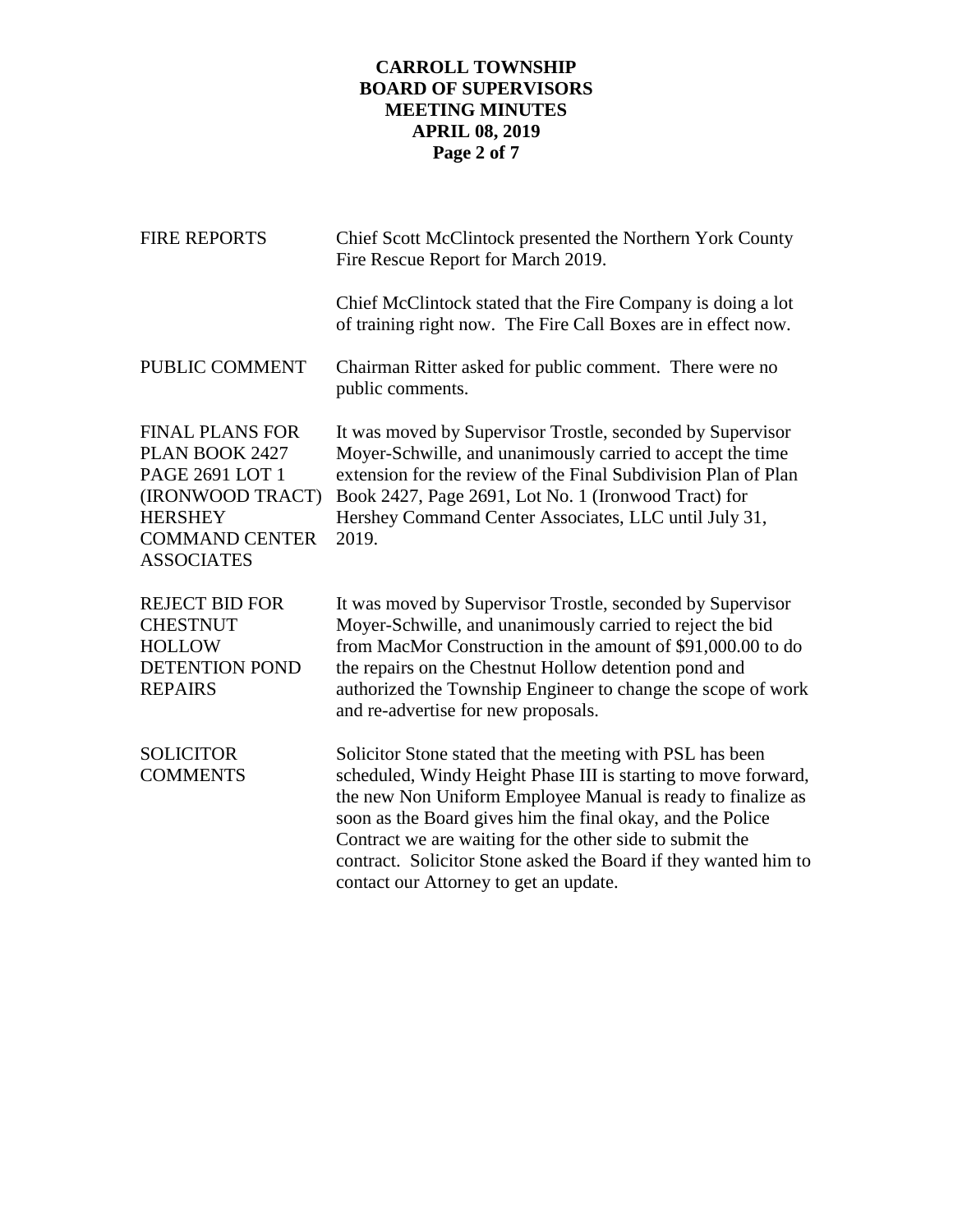# **CARROLL TOWNSHIP BOARD OF SUPERVISORS MEETING MINUTES APRIL 08, 2019 Page 3 of 7**

| CARROLL TWP.<br><b>ZONING MAP</b><br><b>COMMITTEE</b><br><b>UPDATE</b>               | Supervisor Moyer-Schwille stated the Carroll Township<br>Zoning Map Committee will be holding their next meeting<br>on Tuesday, April 16 <sup>th</sup> at 6:30 p.m. here at the Township<br>Building. This meeting is a public meeting. She asked if the<br>Board of Supervisors would allow the Township Secretary,<br>Faye Romberger, to attend these meetings to take notes. She<br>asked the Board to review the sample Zoning Map<br>Amendments 2019, and the Proposed Zoning Ordinance<br>Amendments 2019. She would like to have any comments<br>before the April $16th$ meeting.                                    |
|--------------------------------------------------------------------------------------|-----------------------------------------------------------------------------------------------------------------------------------------------------------------------------------------------------------------------------------------------------------------------------------------------------------------------------------------------------------------------------------------------------------------------------------------------------------------------------------------------------------------------------------------------------------------------------------------------------------------------------|
|                                                                                      | Phillip Brath, Township Engineer, stated that he talked to York<br>County Planning Commission and someone will be here at the<br>April 16 <sup>th</sup> meeting to discuss the York County's Growth<br>Boundary and Carroll Township's Growth Boundary. If we<br>change our Growth Boundary we might have to change the<br>Northern York County Region Comprehensive Plan.                                                                                                                                                                                                                                                  |
| <b>U.S. ROUTE 15 AND</b><br><b>GOLF COURSE</b><br><b>ROAD</b><br><b>INTERSECTION</b> | Supervisor Moyer-Schwille stated that she met with<br>Representative Dawn Keefer, Senator Mike Regan, and Will<br>Clark to discuss the closure of Golf Course Road, Range End<br>Road and U.S. Route 15 intersection. She said this intersection<br>could be closed by 2020. They would install signage and put<br>temporary barriers in the intersection so no left turns or straight<br>through traffic can be done at this intersection. The<br>intersection would be right turns in and out only.                                                                                                                       |
|                                                                                      | Chairman Ritter questioned if this is a final decision since the<br>Board didn't vote on it. He would like to see the history on the<br>intersection before the intersection is closed. For example total<br>number of accidents and the number of fatalities for this<br>location. He stated if this intersection is closed the traffic<br>would be sent to other locations. What other intersections<br>would be involved and those intersections could be worse than<br>this one. Chairman Ritter requested this matter be placed on<br>May 6 <sup>th</sup> Board of Supervisors Work Session for further<br>discussion. |
| <b>REMOVE</b><br><b>KEY FOB</b><br><b>SYSTEM FROM</b><br><b>AGENDA</b>               | Supervisor Schmick asked that the Key Fob System for the<br>Municipal Building be removed from the Agenda indefinitely.                                                                                                                                                                                                                                                                                                                                                                                                                                                                                                     |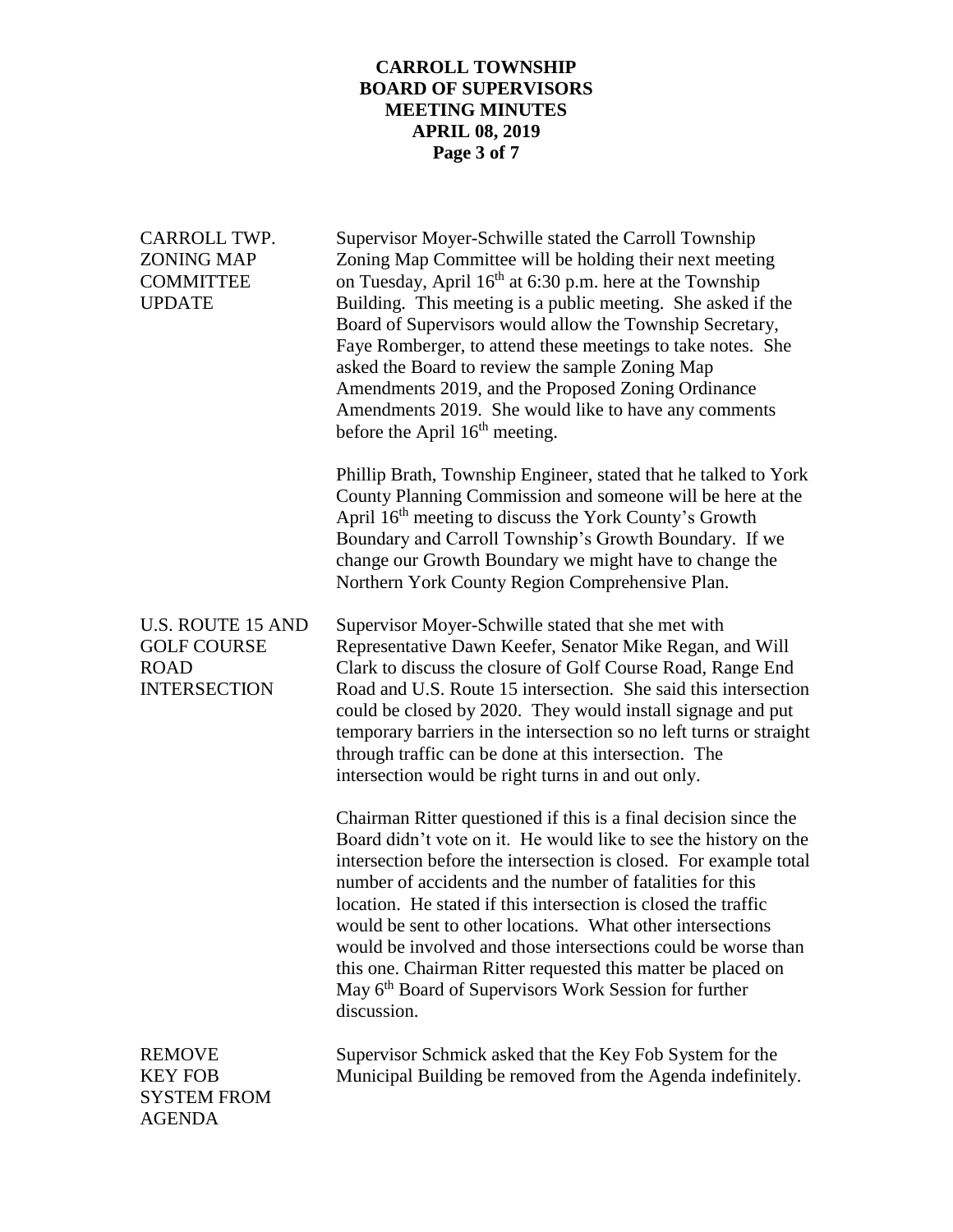### **CARROLL TOWNSHIP BOARD OF SUPERVISORS MEETING MINUTES APRIL 08, 2019 Page 4 of 7**

| <b>CHANGE</b><br>PROPANE GAS<br><b>COMPANY TO</b><br><b>HELLER'S GAS</b>                                                                                    | It was moved by Supervisor Trostle, seconded by Supervisor<br>Rocco, and carried to change the Propane Gas Company to<br>Heller's Gas & Custom Made Fireplaces and enter into a three<br>year contract with them which would include change out of the<br>existing 1,000 gallon tank and regulators and install a 1,000<br>gallon tank, replace the regulators, leak test and relight all<br>appliances at no cost. All tanks and equipment will be the<br>property of and maintained by Heller's Gas with no rental fees.<br>The cost for the gas will be at a three year fixed margin of \$.60<br>over Mont Belvieu posting market price. The current mark<br>posting is \$.64 per gallon plus \$.60 equal to \$1.24 per gallon<br>for the Township.<br>Supervisor Schmick voted no. |
|-------------------------------------------------------------------------------------------------------------------------------------------------------------|----------------------------------------------------------------------------------------------------------------------------------------------------------------------------------------------------------------------------------------------------------------------------------------------------------------------------------------------------------------------------------------------------------------------------------------------------------------------------------------------------------------------------------------------------------------------------------------------------------------------------------------------------------------------------------------------------------------------------------------------------------------------------------------|
| <b>2019 PSATS</b><br><b>PROPOSED</b><br>RESOLUTIONS,<br><b>BYLAWS CHANGE</b><br>& NOMINATIONS                                                               | The Board of Supervisors stated Faye Romberger as the voting<br>delate and should vote as per PSATS recommendation on the<br>2019 Proposed Resolutions, Bylaws Change and Nominations<br>Report.                                                                                                                                                                                                                                                                                                                                                                                                                                                                                                                                                                                       |
| YORK COUNTY<br><b>STORMWATER</b><br><b>CONSORTIUM</b><br><b>CONTRACT FOR</b><br><b>CHESTNUT</b><br><b>HOLLOW</b><br><b>DETENTION POND</b><br><b>REPAIRS</b> | It was moved by Supervisor Schmick, seconded by Supervisor<br>Trostle, and unanimously carried to authorize Andy Ritter,<br>Chairman of the Board to execute the York County Stormwater<br><b>Consortium Contract for Participating Municipality Seeking</b><br>York County Stormwater Consortium Funding of a Stormwater<br>BMP Project included in the Regional Chesapeake Bay<br>Pollutant Reduction Plan in the amount of \$22,000.00 to be<br>used on the Chestnut Hollow Detention Pond Repairs.                                                                                                                                                                                                                                                                                 |
| <b>TARCO MODEL</b><br>WINDY 400<br><b>LEAF MACHINE</b>                                                                                                      | It was moved by Supervisor Schmick, seconded by Supervisor<br>Trostle, and unanimously carried to authorize Faye Romberger,<br>Secretary/Treasurer to execute the Sale and Security<br>Agreement with Stephenson Equipment, Inc. to purchase a<br>New Tarco Model Windy 400 Leaf Machine in the amount of<br>\$62,438.17.                                                                                                                                                                                                                                                                                                                                                                                                                                                              |
| 40' X 80' BELMONT<br>POLE BUILDING                                                                                                                          | It was moved by Supervisor Schmick, seconded by Supervisor<br>Moyer-Schwille, and unanimously carried to authorize Faye<br>Romberger, Secretary/Treasurer to execute the Pine Creek<br>Construction LLC Estimate DS 10009 for a 40' X 80' Belmont<br>Pole Building in the amount of \$61,503.28.                                                                                                                                                                                                                                                                                                                                                                                                                                                                                       |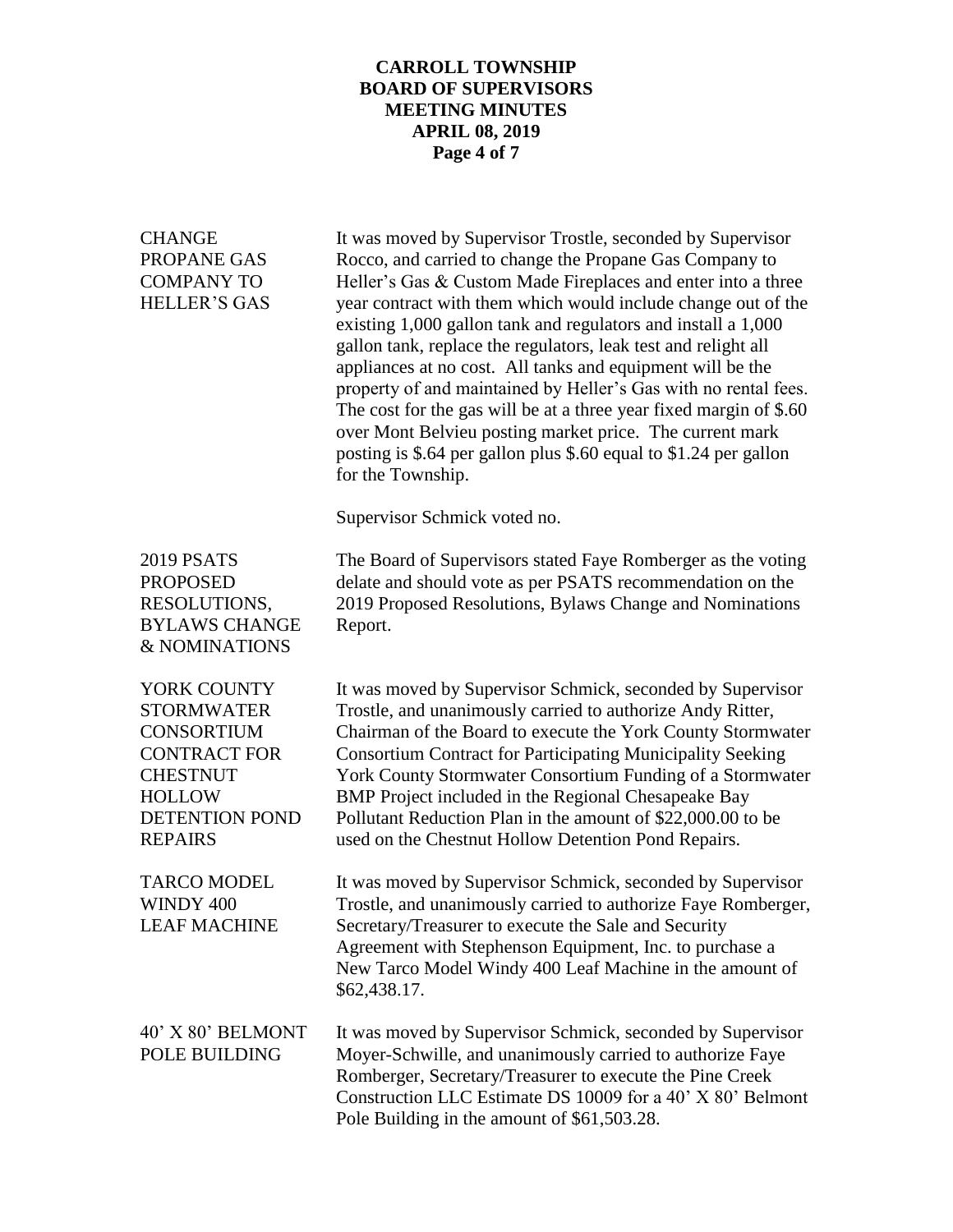# **CARROLL TOWNSHIP BOARD OF SUPERVISORS MEETING MINUTES APRIL 08, 2019 Page 5 of 7**

| E125G KEY<br><b>PAD UNIT</b>                                                                                                  | It was moved by Supervisor Schmick, seconded by Chairman<br>Ritter, and unanimously carried to authorize Faye Romberger,<br>Secretary/Treasurer to execute the Hanover Door Proposal<br>#5891 for a E125G-Key Pad Unit in the amount of \$1,808.53.                                                                                                          |
|-------------------------------------------------------------------------------------------------------------------------------|--------------------------------------------------------------------------------------------------------------------------------------------------------------------------------------------------------------------------------------------------------------------------------------------------------------------------------------------------------------|
| CONDITIONAL<br><b>USE HEARING</b><br><b>SCHEDULED FOR</b><br><b>DILLSBURG LAND</b><br><b>COMPANY - 95</b><br><b>TOWNHOMES</b> | It was moved by Supervisor Trostle, seconded by Supervisor<br>Moyer-Schwille, and unanimously carried to set the<br>Conditional Use Hearing for Dillsburg Land Company -<br>Carroll Township Townhomes - 95 Units for Monday, May<br>20, 2019 at 6:00 p.m. to be held at the Carroll Township<br>Municipal Building, 555 Chestnut Grove Road, Dillsburg, PA. |
| CAPCOG 2019 - 2020<br><b>IN-PLACE ROAD</b><br><b>PROJECTS</b><br><b>AWARD BID</b>                                             | It was moved by Supervisor Schmick, seconded by Supervisor<br>Moyer-Schwille, and unanimously carried to award the<br>CapCOG 2019 - 2020 In-Place Road Projects (Blair Hollow<br>Road, Chestnut Grove Road and Dorsey Lane) bid to Wilson<br>Paving in the amount of \$436,390.00.                                                                           |
| CAPCOG 2019 - 2020<br><b>LINE PAINTING</b><br><b>AWARD BID</b>                                                                | It was moved by Supervisor Rocco, seconded by Supervisor<br>Trostle, and unanimously carried to award the CapCOG 2019 -<br>2020 Line Painting, Materials and Application bid to Alpha in<br>the amount of \$16,525.84.                                                                                                                                       |
| CAPCOG 2019 - 2020<br><b>LANDSCAPE</b><br><b>CHEMICALS AND</b><br><b>MATERIAL</b><br><b>AWARD BID</b>                         | It was moved by Supervisor Moyer-Schwille, seconded by<br>Supervisor Trostle, and unanimously carried to award the<br>CapCOG 2019 – 2020 Landscape Materials bid to the<br>following bidders:                                                                                                                                                                |
|                                                                                                                               | Playground Cover - ASTM F1292, F1951, F1487 Certified to<br>Land-Scape Supply – FOB - \$13.00 per cubic yards and<br>Delivered - \$15.00 per cubic yards.                                                                                                                                                                                                    |
|                                                                                                                               | Diamond Tex (Original) Infield Mix to Genesis - FOB -<br>\$27.38 per ton and Delivered - \$41.83 per ton.                                                                                                                                                                                                                                                    |
| CAPCOG 2019 - 2020<br><b>STREET SWEEPING/</b><br><b>DEBRIS DISPOSAL</b><br><b>AWARD BID</b>                                   | It was moved by Chairman Ritter, seconded by Supervisor<br>Schmick, and unanimously carried to award the CapCOG 2019<br>- 2020 Street Sweeping/Debris Disposal bid to Pruitt Trucking<br>and Hauling – Trucking per Haul - \$15.00 per haul, Disposal<br>Fee - \$46.00 per ton.                                                                              |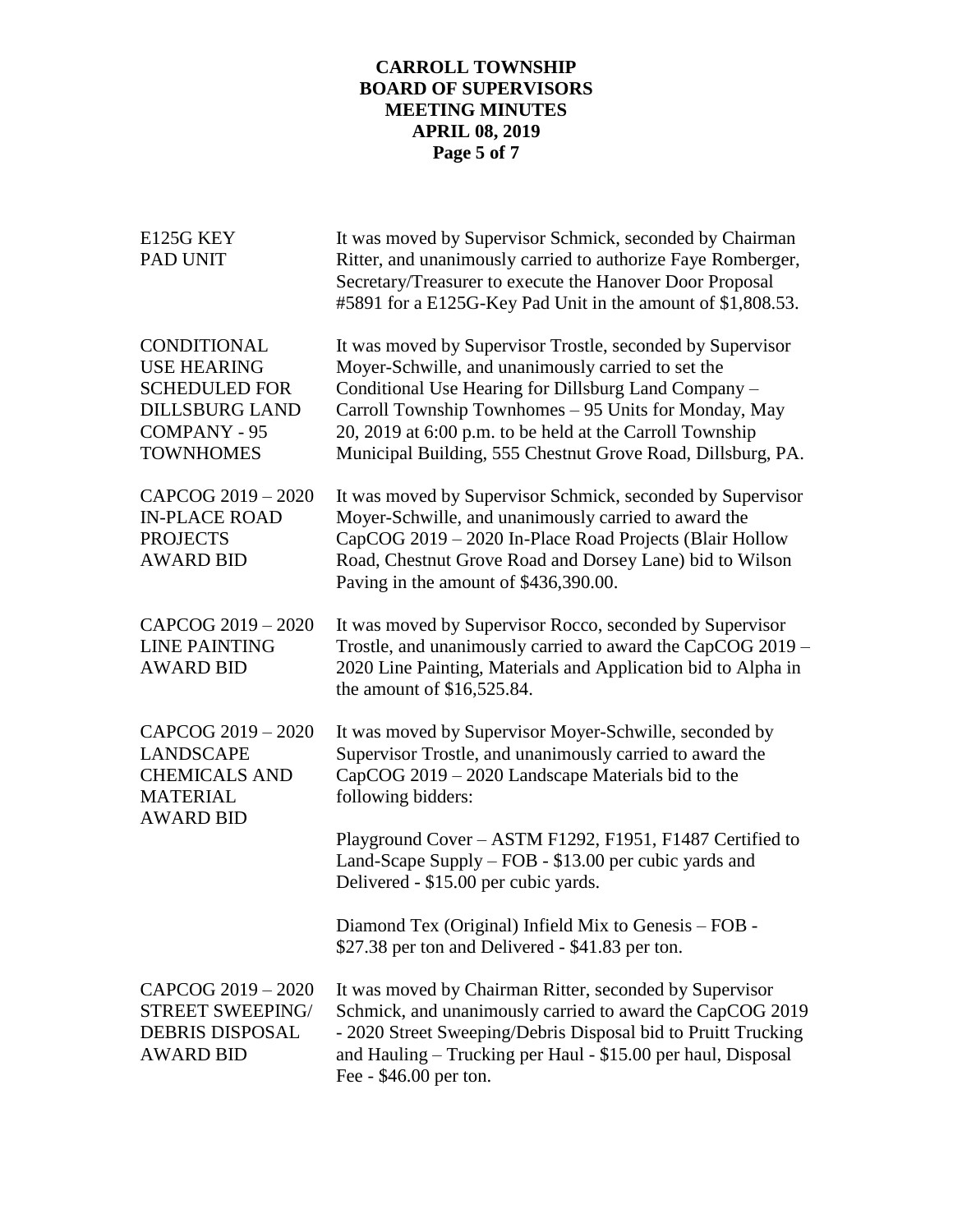#### **CARROLL TOWNSHIP BOARD OF SUPERVISORS MEETING MINUTES APRIL 08, 2019 Page 6 of 7**

| CAPCOG 2019 – 2020<br>ROAD MATERIALS<br>AWARD BIDS | It was moved by Supervisor Trostle, seconded by Supervisor<br>Schmick, and unanimously carried to award the CapCOG 2019<br>- 2020 Road Materials Bids to: |                                                                                                                                                                                                                                                                                                                  |
|----------------------------------------------------|-----------------------------------------------------------------------------------------------------------------------------------------------------------|------------------------------------------------------------------------------------------------------------------------------------------------------------------------------------------------------------------------------------------------------------------------------------------------------------------|
|                                                    | 1.                                                                                                                                                        | Harsco - 2A Aggregate - FOB \$4.95/ton and DEL<br>\$10.45/ton                                                                                                                                                                                                                                                    |
|                                                    | 2.                                                                                                                                                        | York Building Products –                                                                                                                                                                                                                                                                                         |
|                                                    |                                                                                                                                                           | $#3$ Aggregate – FOB \$9.45/ton and DEL \$15.45/ton<br>#8 Aggregate - FOB \$10.95/ton and DEL \$16.95/ton<br>#8 Aggregate washed at 10% - FOB \$12.95/ton and DEL<br>\$18.95/ton<br>#57 Aggregate – FOB \$9.45/ton and DEL \$15.45/ton<br>$R-4$ – FOB \$13.50/ton<br>$R-5 - FOB$ \$14.50/ton and DEL \$23.75/ton |
|                                                    | 3.                                                                                                                                                        | <b>Union Quarries</b>                                                                                                                                                                                                                                                                                            |
|                                                    |                                                                                                                                                           | R-3 – FOB \$12.00/ton and DEL \$16.30/ton<br>R4 - DEL \$19.05/ton                                                                                                                                                                                                                                                |
|                                                    |                                                                                                                                                           |                                                                                                                                                                                                                                                                                                                  |

4. NESL –

9.5 MM Wearing <.3 ESALS – FOB \$61.35/ton and DEL \$68.50/ton 19 MM Binder <.3 ESALS – FOB \$51.55/ton and DEL \$58.55/ton 25 MM Base <.3 ESALS – FOB \$47.40/ton and DEL \$54.55/ton

5. Hempt Brothers –

Antiskid AS3 – FOB \$9.50/ton Cold Bituminous Patching Premix – FOB \$100.00/ton